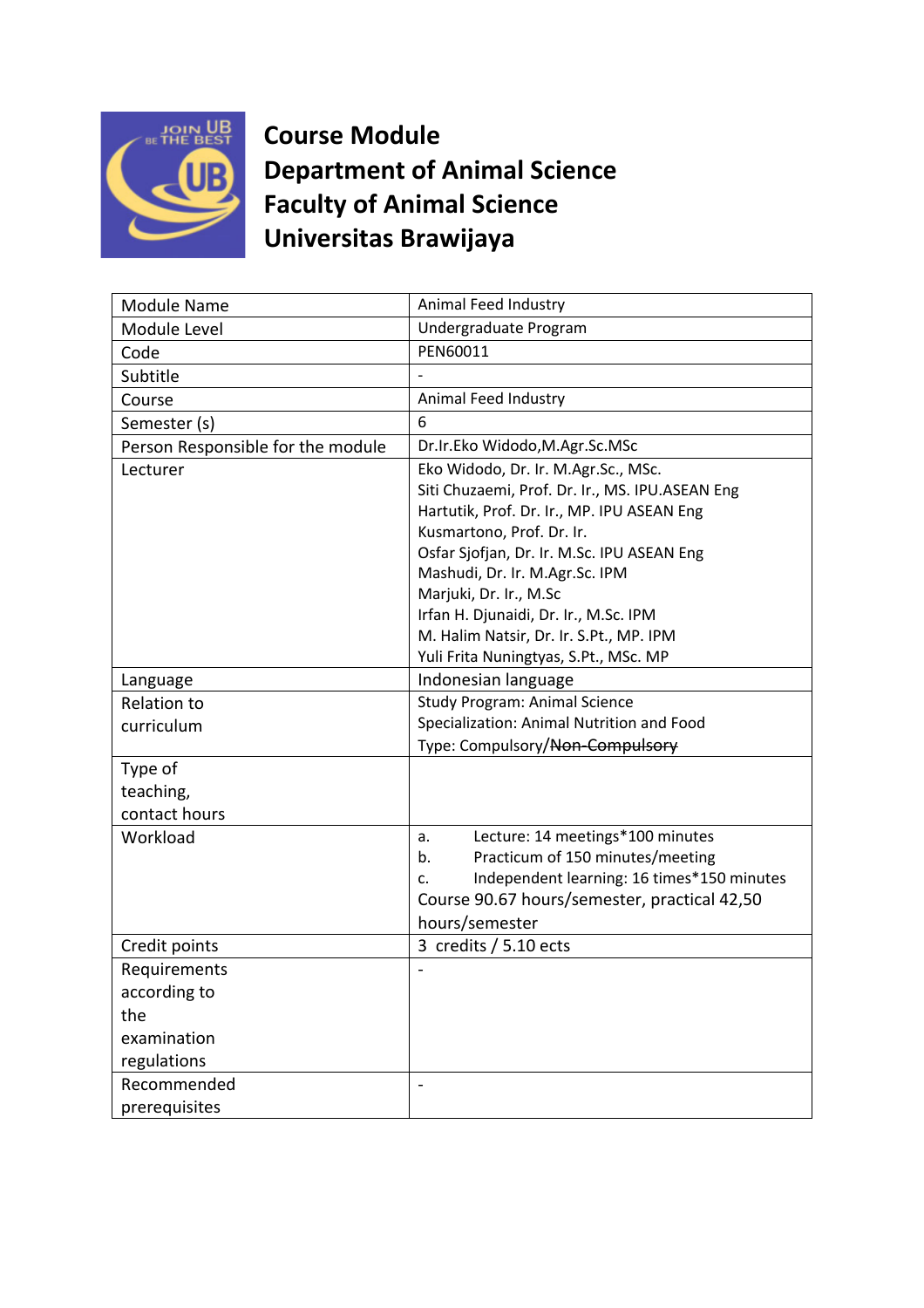| Module         | ILO:                                                                                                           |
|----------------|----------------------------------------------------------------------------------------------------------------|
| objectives/int | ILO 4: Capability to develop knowledge and                                                                     |
| ended          | comprehensive mindset based on Animal science                                                                  |
| learning       | and industry                                                                                                   |
| outcomes       | ILO 12: Capability to ethically design and perform                                                             |
|                | experiments, analyze and interpret data as to                                                                  |
|                | provide sustainable problem solving in Animal                                                                  |
|                | Science                                                                                                        |
|                | ILO 13: Capability to implement technology in                                                                  |
|                | Animal Science to increase productivity, efficiency,                                                           |
|                | quality and sustainability based on breeding,                                                                  |
|                | nutrition, processing, management as well as to                                                                |
|                | organize an entrepreneurship concept and a                                                                     |
|                | sustainable production system                                                                                  |
|                | Objetives: The course discusses the strategic role and                                                         |
|                | development of the feed industry in Indonesia,                                                                 |
|                | procurement and quality control of feed raw materials,                                                         |
|                | feed industry building and equipment, feed industry                                                            |
|                | layout, linear program application in the feed industry,                                                       |
|                | feed formulation using software, logistics<br>and                                                              |
|                | distribution management, feed production processes,                                                            |
|                | quality control of finished feed, marketing of feed                                                            |
|                | industry products, organizational structure of feed                                                            |
|                | industry, and feasibility studies and regulations of the                                                       |
|                | feed industry.                                                                                                 |
|                | Knowledge: able to recognize and understand the                                                                |
|                | strategic role and development of the feed industry 2.<br>Describe the production process in the feed industry |
|                |                                                                                                                |
|                | <b>Skills</b>                                                                                                  |
|                | Cognitive: able to Design and make the feed mill                                                               |
|                | layout                                                                                                         |
|                |                                                                                                                |
|                | Phsycomotoric: practical feed formulation using<br>software                                                    |
|                |                                                                                                                |
|                | Competences: Student able to design feed mill                                                                  |
|                | and using the software feed formulations                                                                       |
| Content        | 1. Strategic role and development of the feed                                                                  |
|                | industry in Indonesia                                                                                          |
|                | Procurement and quality control of feed raw<br>2.                                                              |
|                | materials                                                                                                      |
|                | 3. Buildings and equipment for the feed industry                                                               |
|                | 4. The layout of the feed industry                                                                             |
|                | 5. Application of linear program in the feed                                                                   |
|                | industry                                                                                                       |
|                | 6. Feed formulation using software                                                                             |
|                | Logistics and distribution management<br>7.                                                                    |
|                | Feed production process<br>8.                                                                                  |